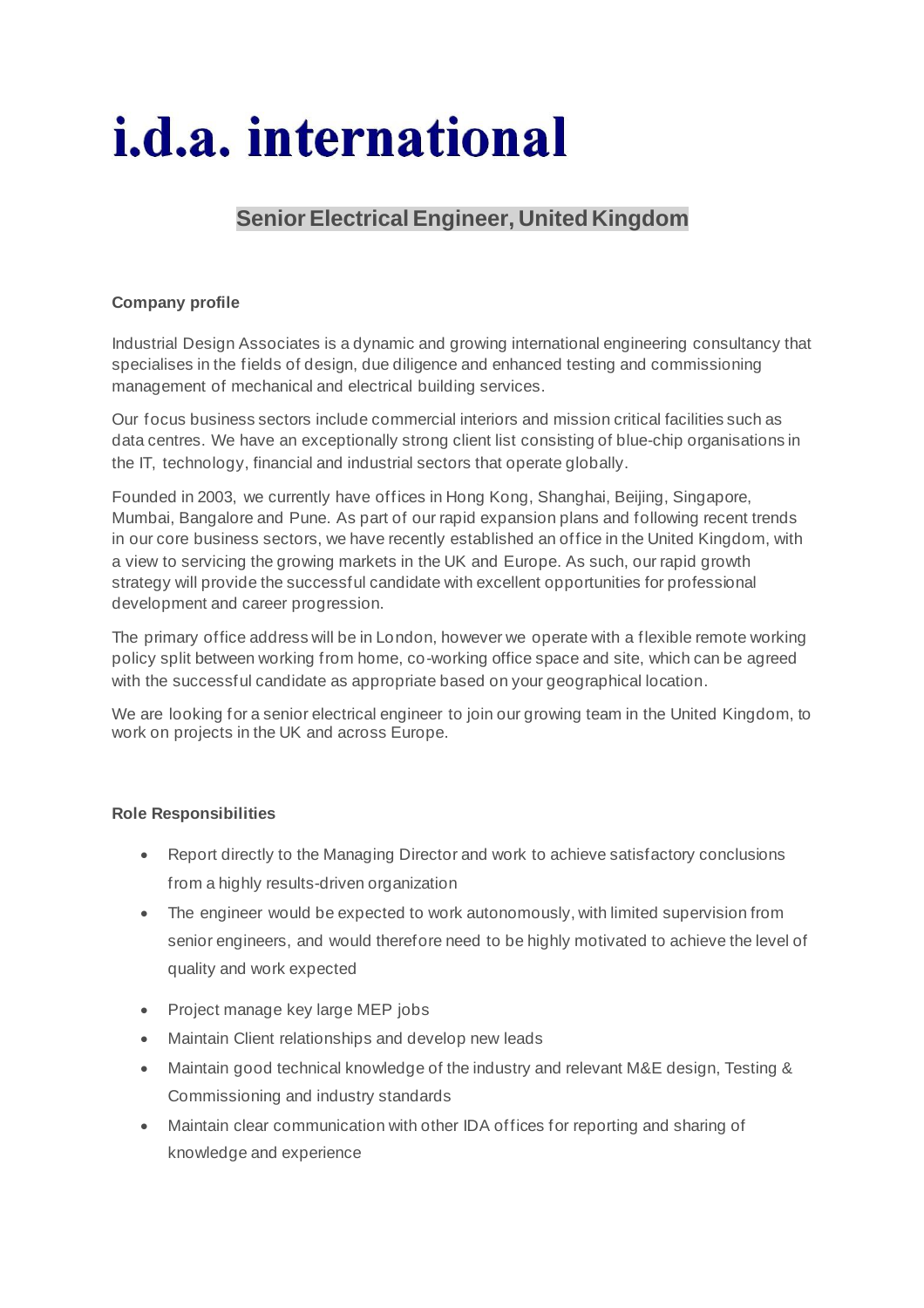- The role involves a significant amount of site-based working, as well as occasional travel outside of the UK
- Projects may involve design, testing & commissioning or a combination of both
- Manage project resource (i.e. junior CAD, electrical, mechanical engineers) successfully
- Provide project monitoring

#### **Qualifications & Experience**

- Degree level education in Electrical Engineering or related discipline.
- Minimum of 5 years professional experience in consultancy, contracting or from an industry related supplier.
- A Chartered member of a recognised professional institution (CIBSE, IET etc).
- Relevant experience with mission critical facilities such as data centres and banking sector commercial fit-out would be a distinct advantage.
- Good knowledge & Experience in Electrical Design & Testing & Commissioning .
- Experience of other building services systems would be an advantage
- Computer literacy and have experience of using industry relevant design software such as AutoCAD, Revit BIM, CFD, AMTECH etc etc.
- The engineer would have a high degree of autonomy and would therefore need to be highly motivated to achieve the level of quality and work expected of him/her.
- Good people and project management skills with experience in a Client-facing role.
- Good verbal and written English communication skills. Additional language skills will be considered as an advantage.
- Strong personal management skills with a strong drive to succeed
- Work in an ethical manner
- Time management skills Be able complete the projects on time and meet all the appropriate deadlines.
- Our preference is to employ candidates currently based in the UK, however, overseas candidates with the right skills and work experience will be considered.

#### **Job Types: Full-time, Permanent**

#### **Benefits**

- Competitive salary commensurate with experience
- Reward and recognition scheme